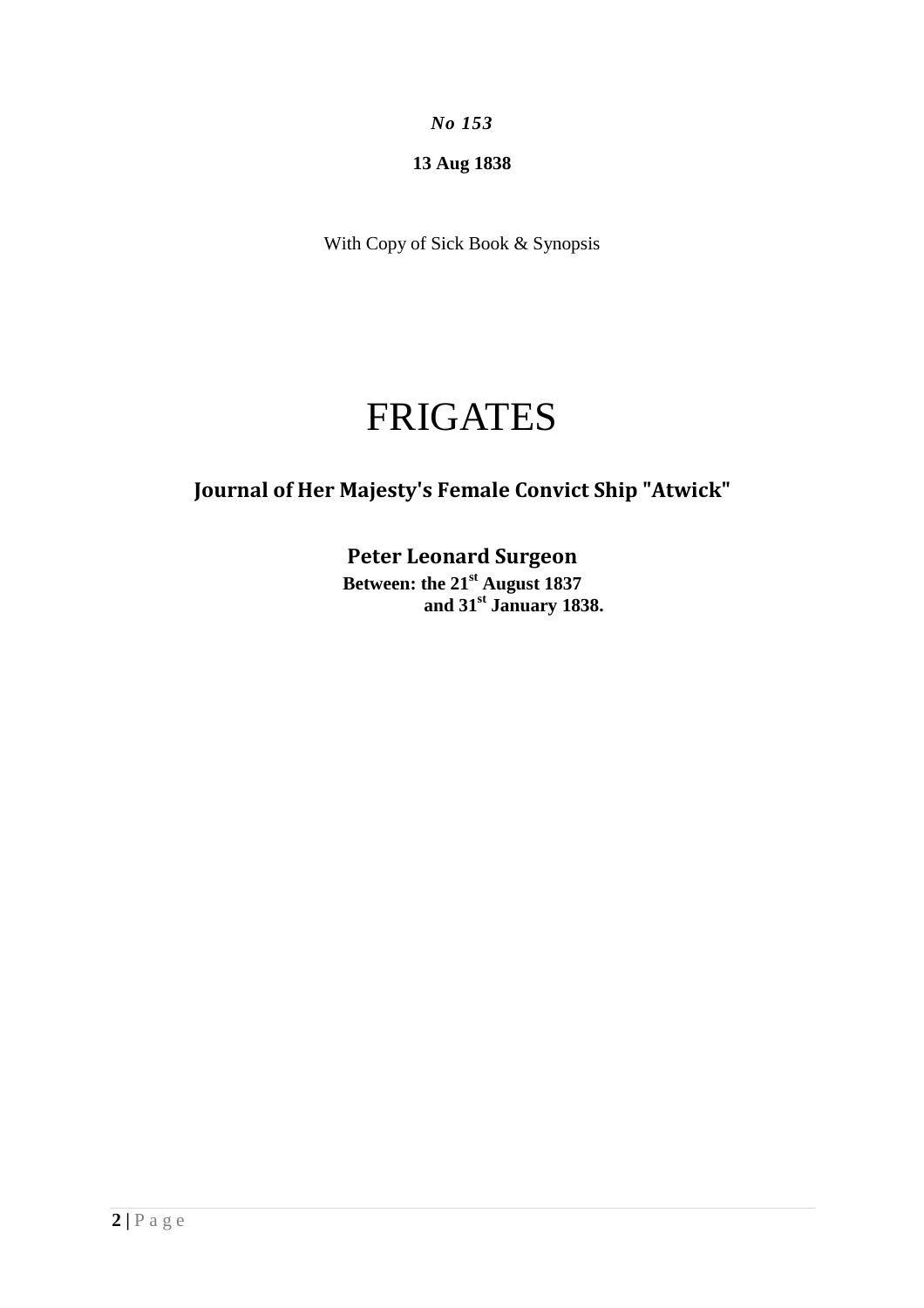## **Copy of the Daily Sick Book Female Convict ship "Atwick"**

| <b>When first</b><br>on the sick<br>list | <b>Names</b>                       | Age | Quality                  | <b>Disease or</b><br>Wound         | When put<br>off the Sick<br>List | How<br>disposed of  |
|------------------------------------------|------------------------------------|-----|--------------------------|------------------------------------|----------------------------------|---------------------|
| November<br>8                            | Janet Fell                         | 10  | Free<br>Woman's<br>Child | Ambustio                           | November<br>23                   | Discharged          |
| 9                                        | Grace<br>Himbury                   | 25  | Convict                  | Hysteria                           | 11                               | $\mathbf{H}$        |
| $\pmb{\mathsf{H}}$                       | Elizabeth<br>Davies                | 18  | $\pmb{\mathsf{H}}$       | Ophthalmia                         | December<br>22                   | $\pmb{\mathsf{H}}$  |
| 10                                       | Margaret<br>Gillon                 | 22  | $\pmb{\mathsf{H}}$       | Hysteria                           | November<br>11                   | $\mathbf{H}$        |
| 13                                       | Catherine<br>Martin                | 40  | $\pmb{\mathsf{H}}$       | Diarrhoea                          | 17                               | $\pmb{\mathsf{H}}$  |
| $\pmb{\mathsf{H}}$                       | Hannah<br>Collis                   | 47  | $\mathbf{H}$             | Rheumatismus                       | January<br>14                    | $\mathbf{H}$        |
| $\mathbf{H}$                             | Margart<br>Gillon                  | 22  | $\mathbf{H}$             | Hysteria                           | November<br>19                   | $\mathbf{H}$        |
| 17                                       | Eliza Taylor                       | 22  | $\pmb{\mathsf{H}}$       | Febris<br>Synochus                 | 20                               | 11                  |
| 21                                       | Margaret<br>Main                   | 26  | $\pmb{\mathsf{H}}$       | Ophthalmia                         | 29                               | $\mathbf{H}$        |
| 29                                       | Margaret<br>Gillon                 | 22  | $\pmb{\mathsf{H}}$       | Hysteria                           | December<br>26                   |                     |
| December<br>11                           | Elizabeth<br>Ellis                 | 19  | $\pmb{\mathsf{H}}$       | Scorbutus                          | January 21                       | $\pmb{\mathsf{H}}$  |
| 12                                       | Jane Fell                          | 45  | Free<br>Woman            | Phlegmon                           | December<br>22                   | 11                  |
| 22                                       | Charlotte<br>Stevens               | 18  | Convict                  | Colica<br>Accidentalis             | 26                               | $\mathbf{H}$        |
| $\pmb{\mathsf{H}}$                       | Georgina<br>Harper                 | 21  | $\mathbf{H}$             | Cynanche<br>Tonsillasis            | 27                               | $\mathbf{H}$        |
| 24                                       | Frances<br>Shepherd                | 24  | $\pmb{\mathsf{r}}$       | Premature<br>Labor-child<br>putrid | 31                               | $\pmb{\mathsf{H}}$  |
| 27                                       | Sarah<br>Ferguson                  | 26  | $\pmb{\mathsf{H}}$       | Natural Labor-<br>child healthy    | January 6                        | Ħ                   |
| 1838<br>January 3                        | Elizabeth<br>Davis<br>[Davies]     | 18  | $\mathbf{H}$             | Ophthalmia                         | 25                               | Sent to<br>Hospital |
| 9                                        | Eleanor<br>Pollard                 | 34  | $\pmb{\mathsf{H}}$       | Cynanche<br>Tonsillasis            | 14                               | Discharged          |
| 21                                       | Elizabeth<br>Davidson <sup>1</sup> | 33  | "                        | Rheumatismus                       | 25                               | Sent to<br>Hospital |

[signed] P Leonard

Surgeon Superintendant

<sup>&</sup>lt;sup>1</sup> Note name listed Davidson Eliza on ConvictsInDatabase and age given as 53.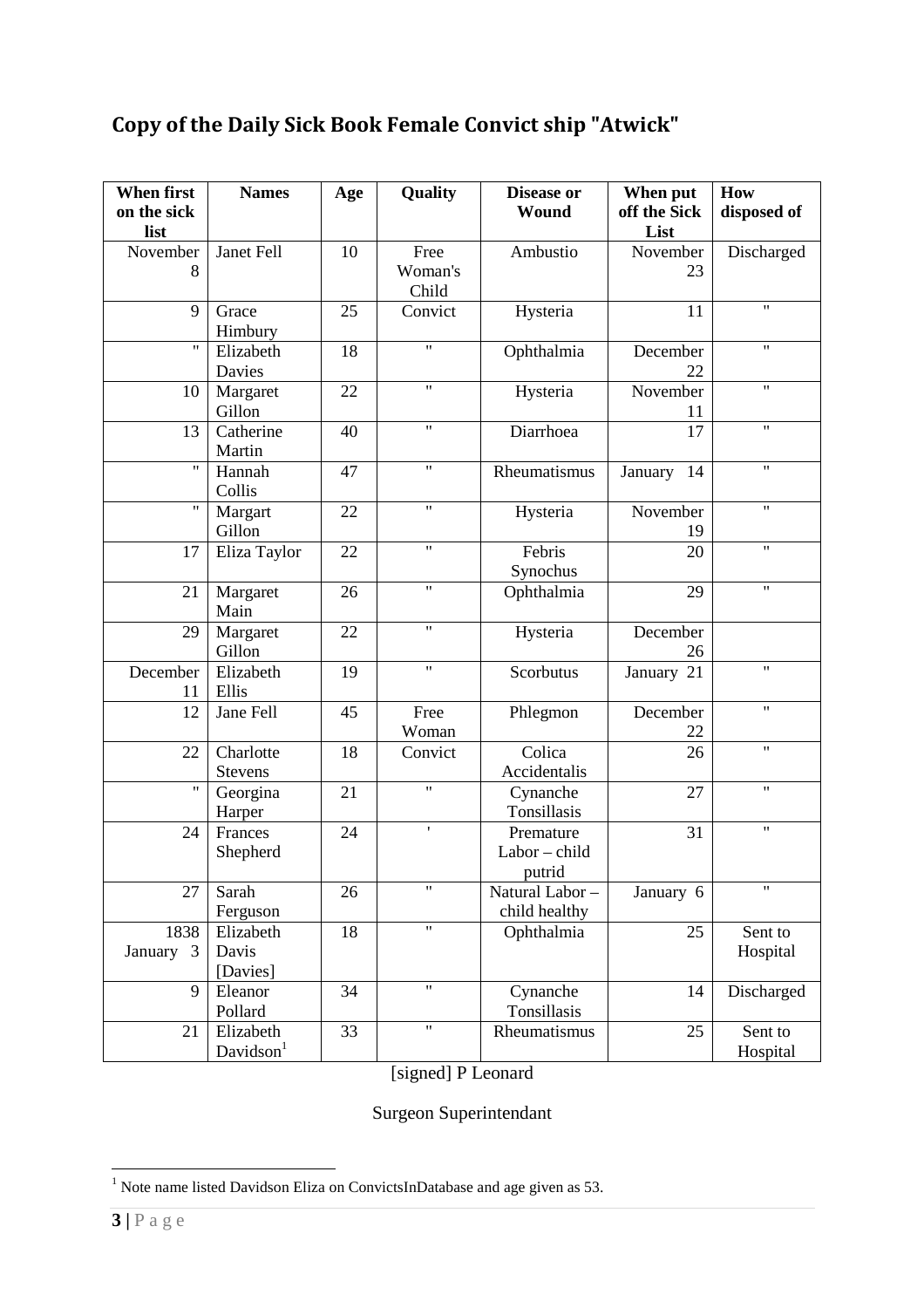| <b>Nature of</b><br><b>Disease</b> | N <sub>0</sub><br><b>of</b><br>Case | [Wo]Men's Names, Ages, Qualities,<br>Time and When and Where taken<br>ill, and how disposed of                                                      | The History, Symptoms,<br><b>Treatment and Daily Progress</b><br>of the Disease or Hurt                                                                                                                                                                                                                                                                                                                                                                                                                                                                                                                                                                                                                                                                                                                                                                                                                                                                                                                                                                                                                                                                                                                                                                                                                                                                                                                                                                                                                                                                  |
|------------------------------------|-------------------------------------|-----------------------------------------------------------------------------------------------------------------------------------------------------|----------------------------------------------------------------------------------------------------------------------------------------------------------------------------------------------------------------------------------------------------------------------------------------------------------------------------------------------------------------------------------------------------------------------------------------------------------------------------------------------------------------------------------------------------------------------------------------------------------------------------------------------------------------------------------------------------------------------------------------------------------------------------------------------------------------------------------------------------------------------------------------------------------------------------------------------------------------------------------------------------------------------------------------------------------------------------------------------------------------------------------------------------------------------------------------------------------------------------------------------------------------------------------------------------------------------------------------------------------------------------------------------------------------------------------------------------------------------------------------------------------------------------------------------------------|
|                                    |                                     |                                                                                                                                                     |                                                                                                                                                                                                                                                                                                                                                                                                                                                                                                                                                                                                                                                                                                                                                                                                                                                                                                                                                                                                                                                                                                                                                                                                                                                                                                                                                                                                                                                                                                                                                          |
| Febris<br>Synochus                 | $\tau$                              | Eliza Taylor<br>States 22<br>Convict<br>Nov 17 <sup>th</sup> 1837 at Sea<br>Lat 7.03 S<br>Long. 32.05 W<br>Discharged<br>20 <sup>th</sup> Nov 1837. | Patient a strong, muscular and<br>Plethoric woman. Complains this<br>morning of pain in the forefront and<br>top of the head and general<br>uneasiness with a fixed pain in the<br>loins. Had a rigor during the night<br>and has felt chilly and unwell at<br>intervals for the last three days. Pulse<br>$116$ – full but soft – skin hot and dry<br>- tongue white - eyes suffused and<br>blood shot – bowels constipated –<br>menstrual period-at all times regular<br>is just over – urine high coloured and<br>scanty. A dose of Sulphate of<br>Magnesia had been taken very early<br>this morning since which she has felt<br>considerable nausea.<br>Rx<br>Hydrasg Submur gr vi<br>Antimon Palvesis gr viii []<br>[]<br>4pm Bowels opened – no relief –<br>very restless<br>[?Detrahantric] sanguinus 3xvi<br>Great relief obtained from the<br>bleeding - headache nearly<br>removed.<br>Sumat Aqi Aqua Ammon Decat Zi<br>Secunda q.q.hora - Yeast water<br>acidulated with [?] citrate of<br>Potass for drink. Body washed<br>from head to foot with soap and<br>water - to be afterwards sponged<br>with Vinegar and Water and the<br>head kept cool with the same.<br>18th November - much better -<br>pulse 92. Soft-headache removed<br>and tongue cleaner - skin<br>temperate. Feels altogether so<br>much better that she desired to sit<br>upright - bowels free. Continue the<br>Draught every four hours. No food<br>to be given but tea and Barley<br>water.<br>19th. Convalescent - considerable<br>weakness remaining. Sago + Rice |
|                                    |                                     |                                                                                                                                                     | allowed with a very small portion<br>of Wine.                                                                                                                                                                                                                                                                                                                                                                                                                                                                                                                                                                                                                                                                                                                                                                                                                                                                                                                                                                                                                                                                                                                                                                                                                                                                                                                                                                                                                                                                                                            |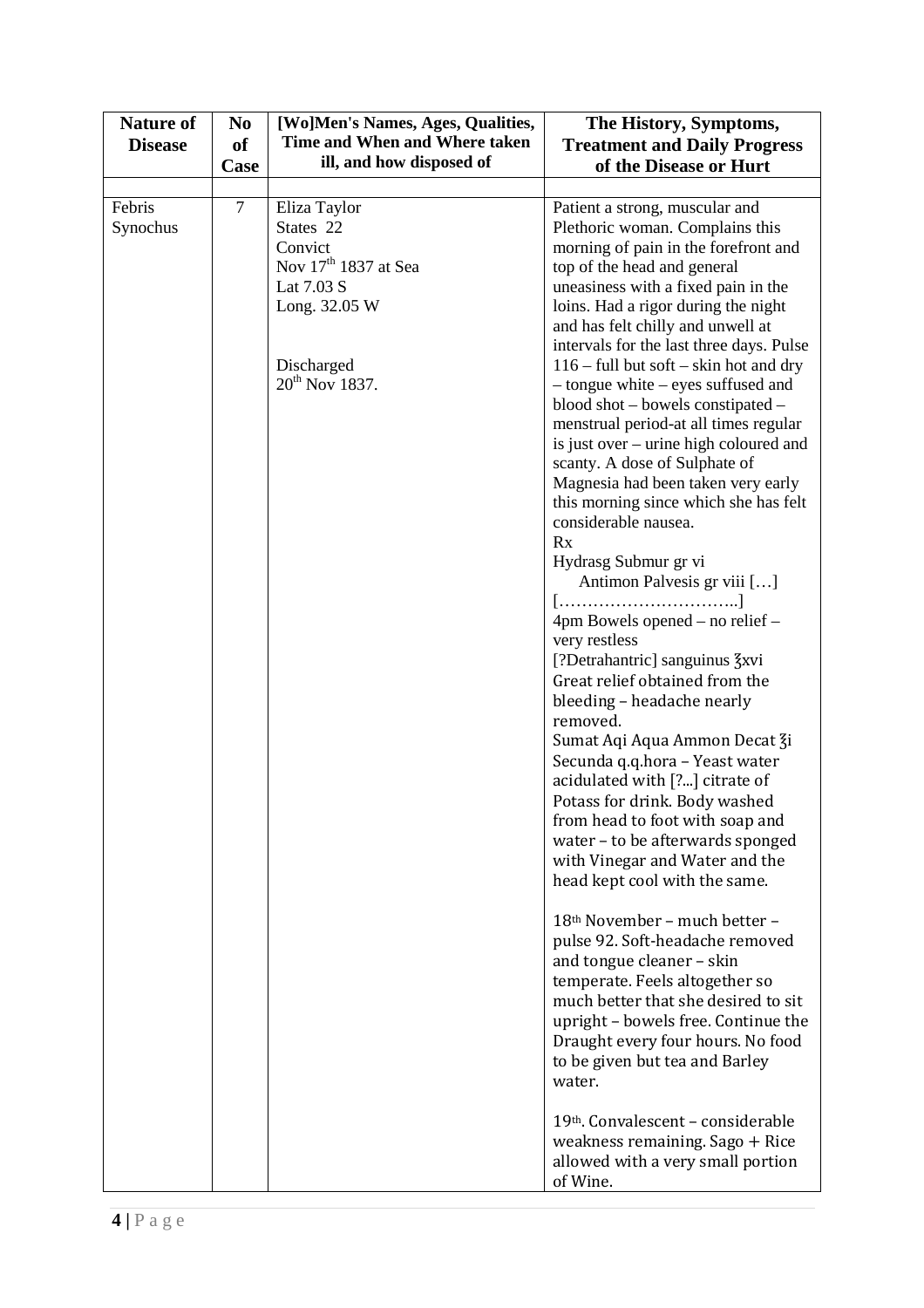|                  |                |                                   | 21 <sup>st</sup> Removed from the Hospital -      |
|------------------|----------------|-----------------------------------|---------------------------------------------------|
|                  |                |                                   | continued progressively to gain                   |
|                  |                |                                   | strength afterwards.                              |
|                  |                |                                   |                                                   |
|                  |                |                                   |                                                   |
| <b>Nature of</b> | N <sub>0</sub> | [Wo]Men's Names, Ages, Qualities, | The History, Symptoms,                            |
| <b>Disease</b>   | <b>of</b>      | Time and When and Where taken     | <b>Treatment and Daily Progress</b>               |
|                  | Case           | ill, and how disposed of          | of the Disease or Hurt                            |
| Scorbutus        | 8              | <b>Elizabeth Ellis</b>            | Patient of a pale and sickly aspect               |
| Commencing       |                | States 19                         | although generally enjoying good                  |
| with             |                | Convict                           | health. Complains of severe pain                  |
| symptoms of      |                | Dec $11th$ 1837 at Sun            | under the left mamma which affects                |
| Pleuritis        |                | Lat 37.41                         | her respiration. Pulse accelerated but            |
|                  |                | Long 9.52                         | soft – skin temperate, tongue clean,              |
|                  |                |                                   | bowels regular.                                   |
|                  |                | Discharged                        | App. Emp. Lytte. Past to back.                    |
|                  |                | $21st$ January                    | Capias Aqua Antim. Tart. Grss -                   |
|                  |                | 1838                              | quatra qq hora.                                   |
|                  |                |                                   | Vespers – three doses of tartar emetic            |
|                  |                |                                   | have been taken – the first two                   |
|                  |                |                                   | completely emptied the [?Primo Vid]               |
|                  |                |                                   | the last two produced no nausea or                |
|                  |                |                                   | purging. Blister risen well. Patient              |
|                  |                |                                   | feels much easier - has less pain in              |
|                  |                |                                   | chest and is breathing more freely.               |
|                  |                |                                   | Diet sago or gruel and tea.                       |
|                  |                |                                   | $12th$ Continues better – pulse 100               |
|                  |                |                                   | weak – pain in chest not felt unless              |
|                  |                |                                   | when attempting to fill it. Blister               |
|                  |                |                                   | discharging freely.                               |
|                  |                |                                   |                                                   |
|                  |                |                                   | 14 <sup>th</sup> Pain in chest removed. Patient   |
|                  |                |                                   | feels excessively weak – pulse 110,               |
|                  |                |                                   | feeble and increased on any exertion              |
|                  |                |                                   | - countenance very pallid - breath                |
|                  |                |                                   | foetid – bowels open daily – stools               |
|                  |                |                                   | dark coloured – appetite gone.                    |
|                  |                |                                   |                                                   |
|                  |                |                                   | Rx                                                |
|                  |                |                                   | Quinae Sulphatis gr ii                            |
|                  |                |                                   | Acid Sulphur d. gr ii                             |
|                  |                |                                   | Aqua $\frac{7}{5}$ fiat Haustus dis in die capias |
|                  |                |                                   | haust                                             |
|                  |                |                                   | Rx                                                |
|                  |                |                                   | Ipecac Pulv gr xii                                |
|                  |                |                                   | Rhei Rad Pulveous gr xviii fiat Pil               |
|                  |                |                                   | One omni nocte                                    |
|                  |                |                                   | Same diet with a little wine daily.               |
|                  |                |                                   | 19 <sup>th</sup> The patient has continued since  |
|                  |                |                                   | last report without improvement.                  |
|                  |                |                                   | Today there are marked symptoms of                |
|                  |                |                                   | Scorbutus which there is little doubt             |
|                  |                |                                   |                                                   |
|                  |                |                                   | has been the nature of the complaint              |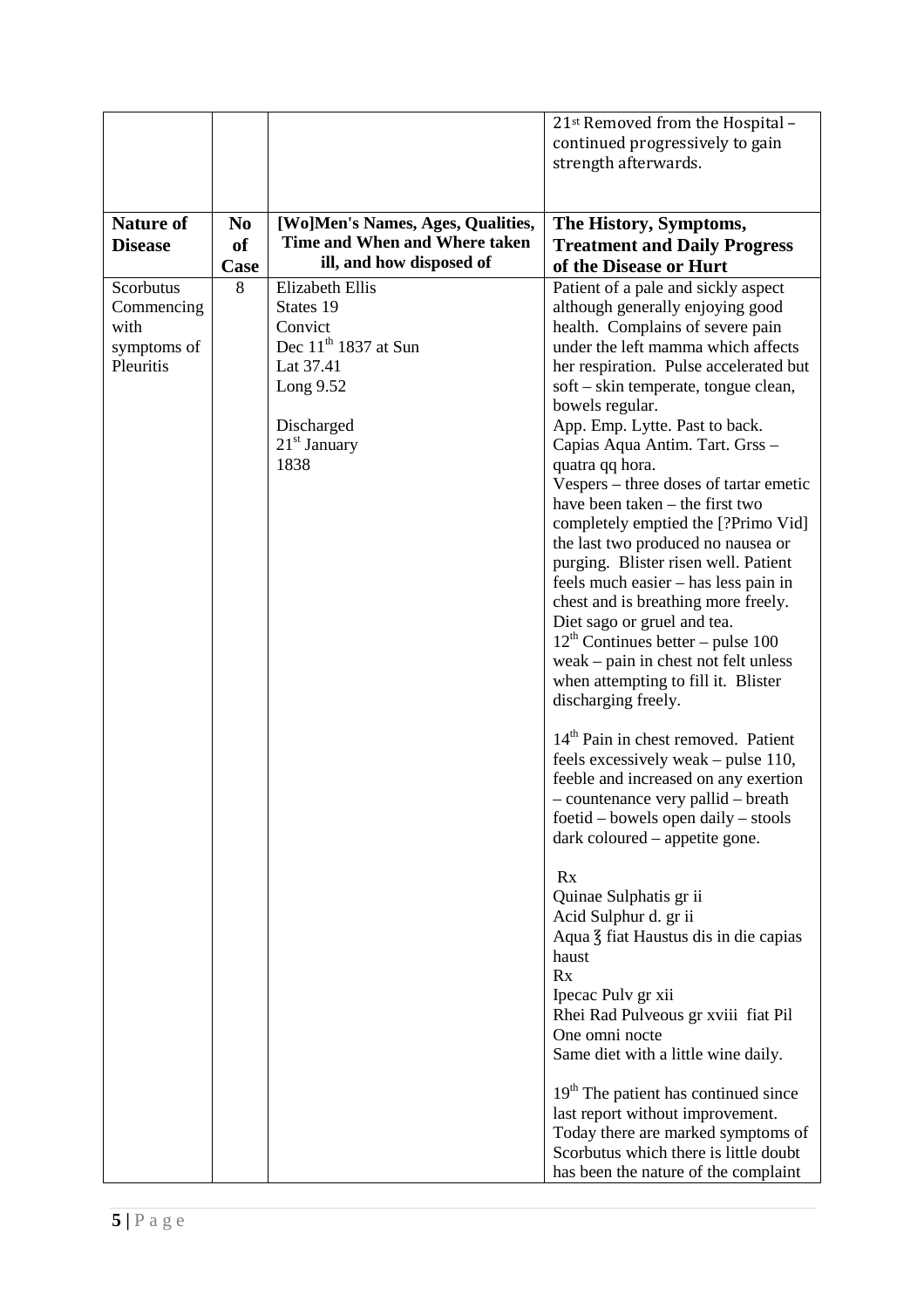|  | from the commencement. The Gums                   |
|--|---------------------------------------------------|
|  |                                                   |
|  | are slightly red, swollen and tender              |
|  | and bleed when being pushed gently                |
|  | and the legs below the knees are                  |
|  | marked with several irregular pink                |
|  | coloured blotches. Patient is free                |
|  | from pain but feels excessively weak              |
|  | and has lost flesh considerably. The              |
|  |                                                   |
|  | pulse is 100 and feeble and becomes               |
|  | very rapid on making any exertion or              |
|  | even sitting upright - her countenance            |
|  | is very pallid and her breath                     |
|  | peculiarly foetid. Bowels are still               |
|  | opened daily and the evacuations of               |
|  | the same character - dark coloured                |
|  | and foetid. Omit the Pills and the                |
|  | Quinine.                                          |
|  |                                                   |
|  | Rx                                                |
|  | Nitrates Potassae $\frac{7}{5}$ 1                 |
|  | Acetic $\frac{7}{5}$ vii                          |
|  | Ol Pipe Menthe gr iif                             |
|  | Sacchari q.s.                                     |
|  | Mitte Confectio Aqua                              |
|  | Half a fluid ounce twice a day                    |
|  |                                                   |
|  |                                                   |
|  | Diet to consist of preserved meat                 |
|  | with vegetables gradually increase                |
|  | as stomach will bear it. A little port            |
|  | wine daily and lemonade for drink                 |
|  | to be used ad libitum.                            |
|  |                                                   |
|  | 21 <sup>st</sup> December. Improved - Pulse       |
|  | 84 and stronger. Spots on the legs                |
|  | have assumed the usual blue or                    |
|  |                                                   |
|  | livid appearance of those occurring               |
|  | in Scorbutus resembling so many                   |
|  | slight contusions with blood                      |
|  | extravasated under the skin and                   |
|  | raising it above the level of the                 |
|  | general surface. Patient was taken                |
|  | on the Poop for the benefit of the                |
|  | air and sat there for two hours -                 |
|  |                                                   |
|  | expressed herself much better for                 |
|  | it.                                               |
|  | Same treatment to be continued.                   |
|  |                                                   |
|  | 25 <sup>th</sup> . Very little change - Has every |
|  | evening a sense of chilliness which               |
|  | lasts for about an hour and is                    |
|  | succeeded by heat and                             |
|  |                                                   |
|  | perspiration. Her strength is                     |
|  | however improved - she is able to                 |
|  | walk on deck daily when the                       |
|  | weather is fine and remains there                 |